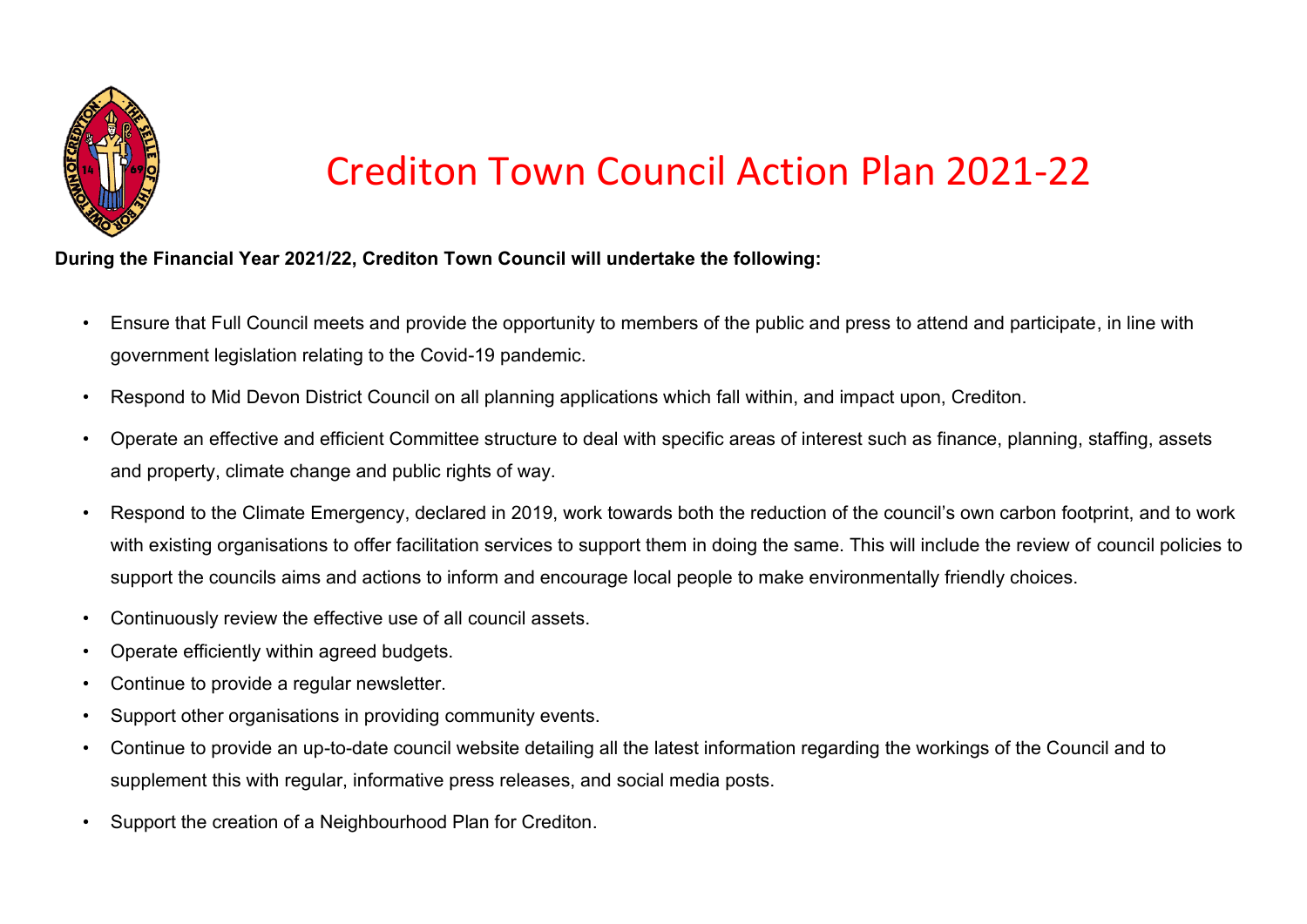- Ensure the council is represented on the various outside bodies with the town (as requested) as well as on those of a wider District and County level.
- Represent the views of the community at every opportunity.
- Consider, investigate and respond to issues identified by the community and, if appropriate, to signpost to the correct person/organisation for resolution/further progression.
- Organise an Annual Town Meeting and an Annual Mayor's reception, in line with government guidance and legislation due to the Covid-19 pandemic.
- Maintain the areas of open space for which it is responsible.
- Support other organisations in providing grants.
- Delivery of 'Christmas in Crediton'.
- Provision of a Christmas tree in the Town Square, together with Christmas lights/trees through the High Street.
- Support the provision of youth work within the town.

## **Key projects for 2021/22 include:**

- Supporting the community through the current COVID-19 pandemic.
- Undertaking consultation on Newcombes Meadow toilet block, to undertake a full renovation of the building.
- The purchase of Old Landscore School, keeping the building in public ownership with the aim to deliver a community use building.
- Working with Mid Devon District Council on the delivery of projects via S106 funding.
- Installing a new CCTV system, covering the High Street, the Town Square and Newcombes Meadow.
- Continuing to work with Mid Devon District Council regarding the devolution of services.
- Provision of additional working space to staff.
- Continued planned maintenance of trees at Peoples Park.
- Seeking accreditation for Quality Gold Level Quality Council Award.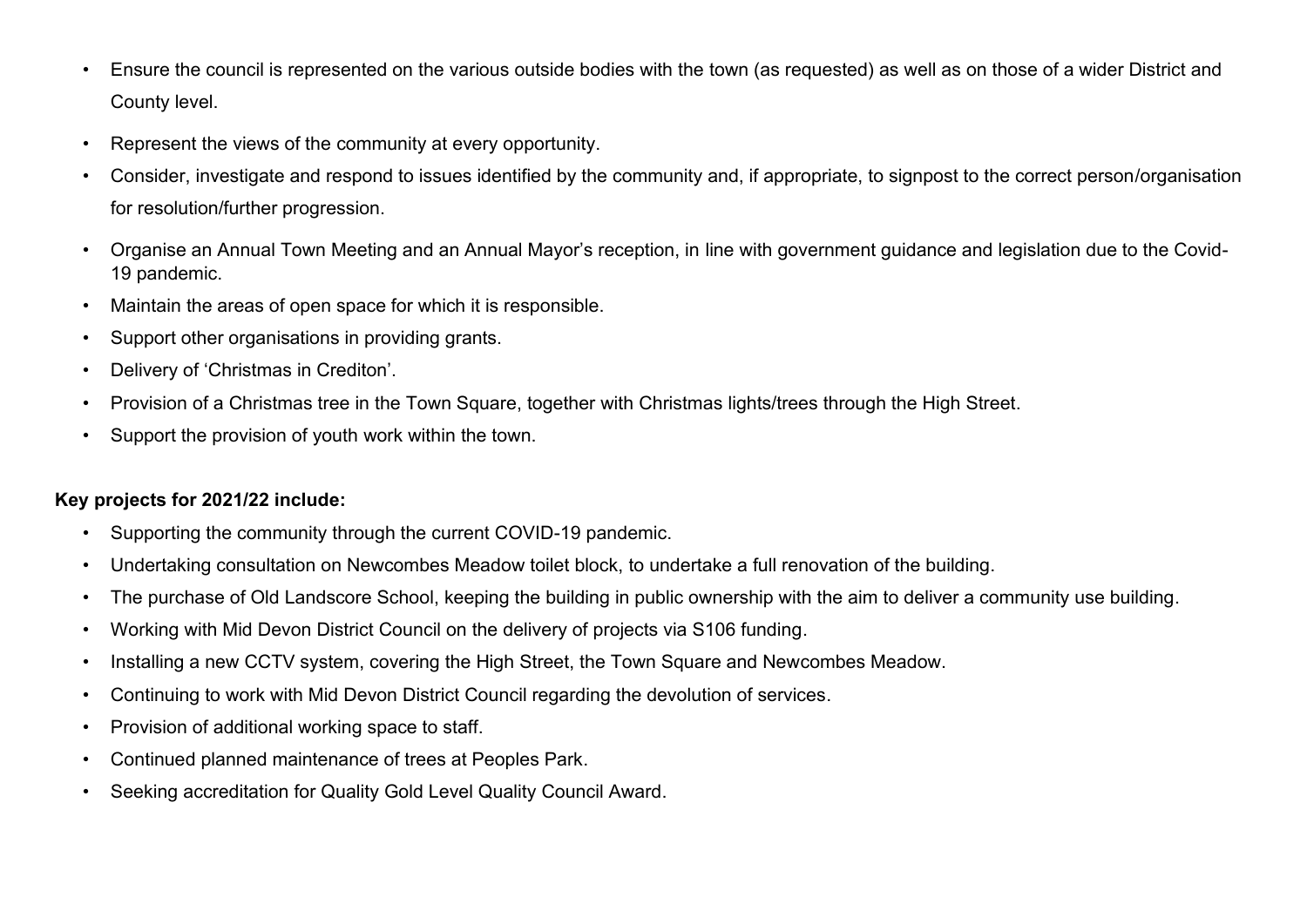| <b>Crediton Town Council</b> |                                                       |                  |                                       |                                   |                                     |
|------------------------------|-------------------------------------------------------|------------------|---------------------------------------|-----------------------------------|-------------------------------------|
| Action Plan 2021/22          |                                                       |                  |                                       |                                   |                                     |
| <b>Action</b>                | Responsible<br><b>Committee and</b><br><b>Officer</b> | <b>Timescale</b> | <b>Progress at</b><br><b>Oct 2021</b> | <b>Brief/Community Engagement</b> | <b>Budget</b><br><b>Requirement</b> |

| <b>Property and Assets</b>                                                                                                                    |                                                                    |              |                                                                                                                                                                        |                                         |
|-----------------------------------------------------------------------------------------------------------------------------------------------|--------------------------------------------------------------------|--------------|------------------------------------------------------------------------------------------------------------------------------------------------------------------------|-----------------------------------------|
| Allotments<br>To continue to provide<br>allotments, with support<br>from Boniface Allotment<br>Association, across three<br>sites in Crediton | Amenities and the<br><b>Built Environment</b><br><b>Town Clerk</b> | Ongoing      | Regular updates at committee meetings<br>from staff<br>Meetings open to the public and any<br>reports are included within the minutes<br>publicised on the CTC website | £4,000                                  |
| Peoples Park<br>To continue administering<br>the Tree Maintenance<br>Plan                                                                     | Amenities and the<br><b>Built Environment</b><br><b>Town Clerk</b> | Ongoing      | Tree Maintenance Plan to be created<br>and added to CTC website                                                                                                        |                                         |
| To continue to support<br>the community garden<br>To continue maintenance                                                                     |                                                                    |              | To support the work in the community<br>garden, with updates at committee<br>meetings                                                                                  | £400                                    |
| services through The<br><b>Turning Tides Project</b>                                                                                          |                                                                    |              | To ensure the service provision is<br>maintained                                                                                                                       | £8,354<br>maintenance<br>contract value |
| <b>Upper Deck</b><br>To continue maintenance<br>services through The<br><b>Turning Tides Project</b>                                          | Amenities and the<br><b>Built Environment</b><br><b>Town Clerk</b> | Ongoing      | To ensure the service provision is<br>maintained                                                                                                                       | £8,354<br>maintenance<br>contract value |
| <b>Band Stand</b><br>To investigate usage                                                                                                     | Property and<br><b>Assets</b><br><b>Town Clerk</b>                 | October 2021 | To consider ways in which the<br>Bandstand could become a more usable<br>asset to the community, working with                                                          |                                         |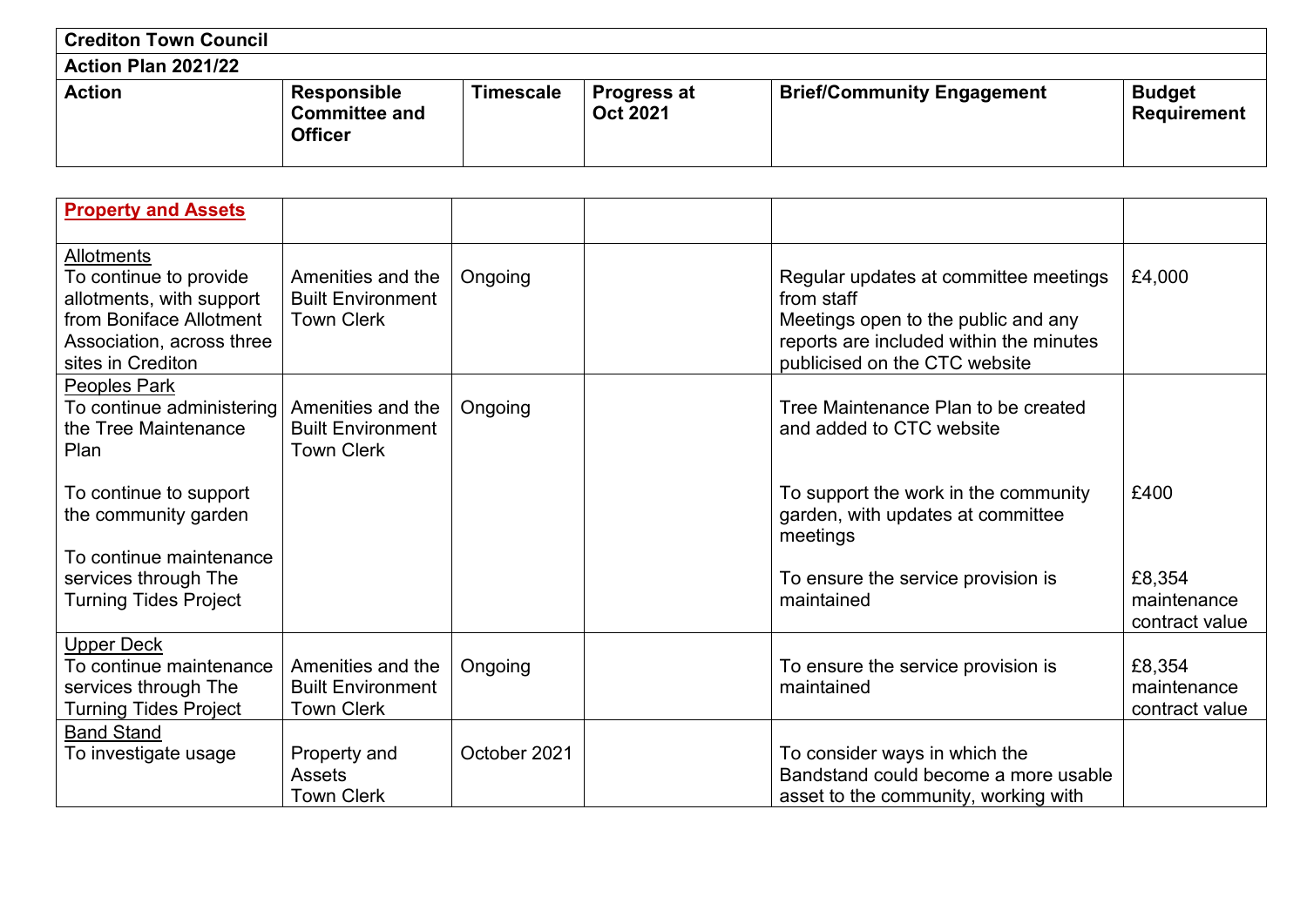| <b>Crediton Town Council</b> |                                                       |                  |                                       |                                   |                                     |
|------------------------------|-------------------------------------------------------|------------------|---------------------------------------|-----------------------------------|-------------------------------------|
| <b>Action Plan 2021/22</b>   |                                                       |                  |                                       |                                   |                                     |
| <b>Action</b>                | Responsible<br><b>Committee and</b><br><b>Officer</b> | <b>Timescale</b> | <b>Progress at</b><br><b>Oct 2021</b> | <b>Brief/Community Engagement</b> | <b>Budget</b><br><b>Requirement</b> |

| To continue maintenance<br>services through The<br><b>Turning Tides Project</b>                                                                    | Amenities and the<br><b>Built Environment</b><br><b>Town Clerk</b>           | Ongoing           | MDDC relating to imposed covenants<br>and S106<br>To ensure the service provision is<br>maintained       | £8,354<br>maintenance<br>contract value |
|----------------------------------------------------------------------------------------------------------------------------------------------------|------------------------------------------------------------------------------|-------------------|----------------------------------------------------------------------------------------------------------|-----------------------------------------|
| <b>War Memorial</b><br>To undertake regular<br>cleaning                                                                                            | Amenities and the<br><b>Built Environment</b><br>Administrative<br>Assistant | Ongoing           | To ensure area is clean and safe for the<br>public to visit, especially for<br><b>Remembrance Sunday</b> | £350                                    |
| <b>Street Furniture</b><br>To undertake regular<br>cleaning and risk<br>assessments of street<br>furniture<br>To consider required<br>replacements | Amenities and the<br><b>Built Environment</b><br>Administrative<br>Assistant | Ongoing           | To ensure street furniture is safe for<br>public use<br>To ensure cleanliness and useability             | £2,300                                  |
| <b>Town Council Offices</b><br>To relocate staff to new<br>premises behind current<br>office                                                       | <b>Full Council</b><br><b>Town Clerk</b>                                     | September<br>2021 | To provide suitable offices for staff to<br>work in, with appropriate space and<br>equipment             | £17,500                                 |
| To remain committed to<br>purchasing a suitable<br>town council building                                                                           |                                                                              | Ongoing           |                                                                                                          | £10,000 to<br>earmarked<br>reserves     |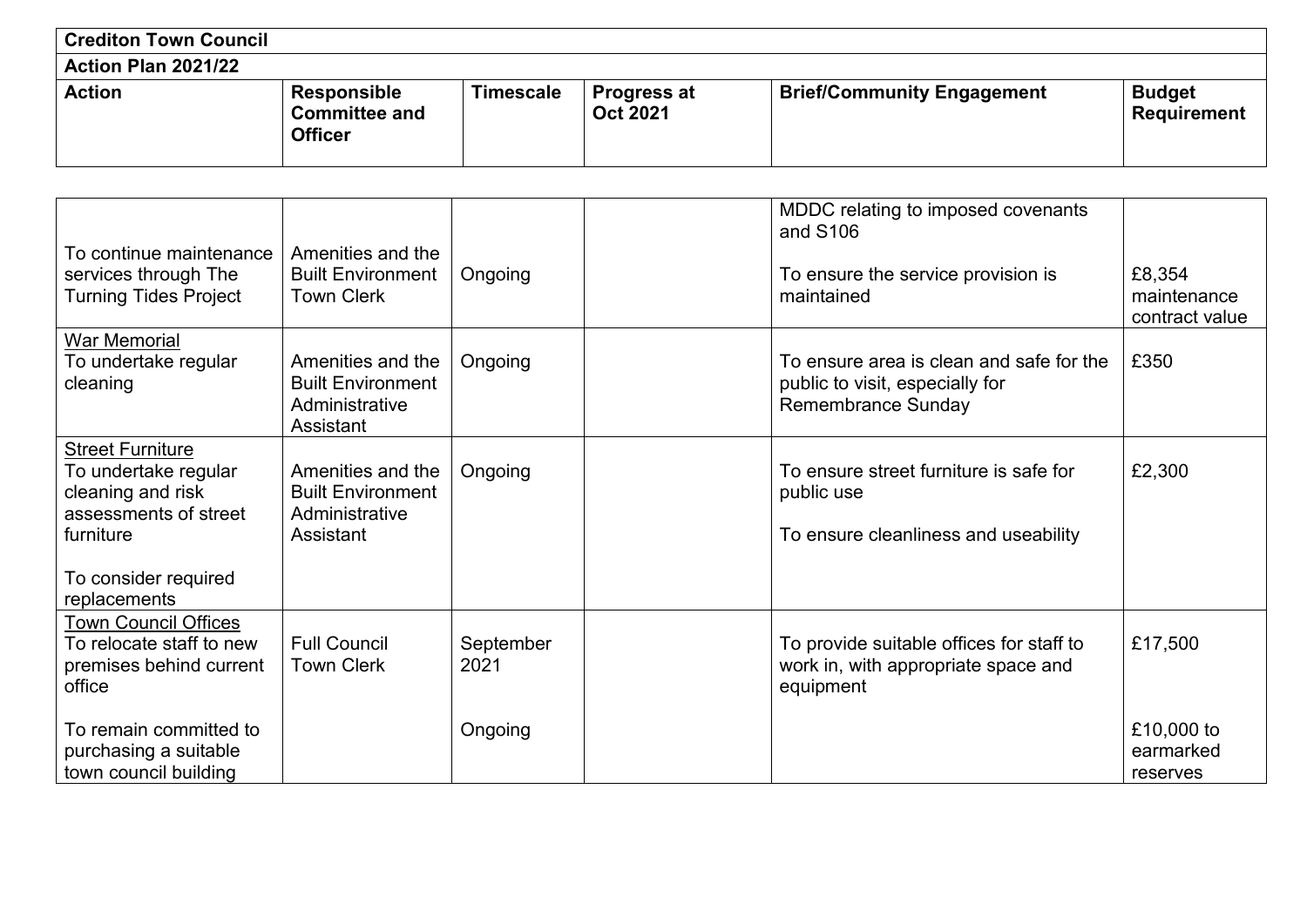| <b>Crediton Town Council</b> |                                                              |                  |                                       |                                   |                                     |
|------------------------------|--------------------------------------------------------------|------------------|---------------------------------------|-----------------------------------|-------------------------------------|
| Action Plan 2021/22          |                                                              |                  |                                       |                                   |                                     |
| <b>Action</b>                | <b>Responsible</b><br><b>Committee and</b><br><b>Officer</b> | <b>Timescale</b> | <b>Progress at</b><br><b>Oct 2021</b> | <b>Brief/Community Engagement</b> | <b>Budget</b><br><b>Requirement</b> |

| <b>Stoneypark</b><br>To ensure rental value is<br>Property and<br>Ongoing<br>To undertake best practice and ensure<br>CTC is obtaining a reasonable rent for<br>assessed, as per lease<br><b>Assets</b><br>arable land<br>Projects Officer<br><b>Newcombes Meadow</b><br><b>Toilets</b><br>To provide public<br>Property and<br><b>June 2021</b><br>To investigate the renovation of the<br>current toilet block, working with MDDC<br><b>Assets</b><br>conveniences<br>relating to covenants and S106<br>Projects Officer<br><b>Small Open Spaces</b><br>To continue to provide<br>Amenities and the<br>To continue to maintain open spaces<br>amenities<br><b>Built Environment</b> |
|---------------------------------------------------------------------------------------------------------------------------------------------------------------------------------------------------------------------------------------------------------------------------------------------------------------------------------------------------------------------------------------------------------------------------------------------------------------------------------------------------------------------------------------------------------------------------------------------------------------------------------------------------------------------------------------|
|                                                                                                                                                                                                                                                                                                                                                                                                                                                                                                                                                                                                                                                                                       |
|                                                                                                                                                                                                                                                                                                                                                                                                                                                                                                                                                                                                                                                                                       |
|                                                                                                                                                                                                                                                                                                                                                                                                                                                                                                                                                                                                                                                                                       |
|                                                                                                                                                                                                                                                                                                                                                                                                                                                                                                                                                                                                                                                                                       |
|                                                                                                                                                                                                                                                                                                                                                                                                                                                                                                                                                                                                                                                                                       |
|                                                                                                                                                                                                                                                                                                                                                                                                                                                                                                                                                                                                                                                                                       |
|                                                                                                                                                                                                                                                                                                                                                                                                                                                                                                                                                                                                                                                                                       |
|                                                                                                                                                                                                                                                                                                                                                                                                                                                                                                                                                                                                                                                                                       |
|                                                                                                                                                                                                                                                                                                                                                                                                                                                                                                                                                                                                                                                                                       |
|                                                                                                                                                                                                                                                                                                                                                                                                                                                                                                                                                                                                                                                                                       |
|                                                                                                                                                                                                                                                                                                                                                                                                                                                                                                                                                                                                                                                                                       |
| <b>Town Clerk</b>                                                                                                                                                                                                                                                                                                                                                                                                                                                                                                                                                                                                                                                                     |
| To continue maintenance<br>£8,354<br>To ensure the service provision is                                                                                                                                                                                                                                                                                                                                                                                                                                                                                                                                                                                                               |
| maintenance<br>services through The<br>maintained                                                                                                                                                                                                                                                                                                                                                                                                                                                                                                                                                                                                                                     |
| <b>Turning Tides Project</b><br>contract value                                                                                                                                                                                                                                                                                                                                                                                                                                                                                                                                                                                                                                        |
|                                                                                                                                                                                                                                                                                                                                                                                                                                                                                                                                                                                                                                                                                       |
| To work with Sustainable<br>To continue positive community working                                                                                                                                                                                                                                                                                                                                                                                                                                                                                                                                                                                                                    |
| Crediton on the creation<br>and provide facilities                                                                                                                                                                                                                                                                                                                                                                                                                                                                                                                                                                                                                                    |
| of a Community Orchard<br>at Spinning Path Gardens                                                                                                                                                                                                                                                                                                                                                                                                                                                                                                                                                                                                                                    |
| <b>Old Landscore School</b>                                                                                                                                                                                                                                                                                                                                                                                                                                                                                                                                                                                                                                                           |
| May 2021<br>£16,000<br>To negotiate purchase of<br>Property and<br>All decisions relating to the purchase of                                                                                                                                                                                                                                                                                                                                                                                                                                                                                                                                                                          |
| October 2021<br>Old Landscore School will be subject to<br>building with DCC<br><b>Assets</b>                                                                                                                                                                                                                                                                                                                                                                                                                                                                                                                                                                                         |
| ratification at Full Council and open to<br>Projects Officer                                                                                                                                                                                                                                                                                                                                                                                                                                                                                                                                                                                                                          |
| <b>Town Clerk</b><br>To present designs for<br>public scrutiny                                                                                                                                                                                                                                                                                                                                                                                                                                                                                                                                                                                                                        |
| renovation                                                                                                                                                                                                                                                                                                                                                                                                                                                                                                                                                                                                                                                                            |
| Further community consultations                                                                                                                                                                                                                                                                                                                                                                                                                                                                                                                                                                                                                                                       |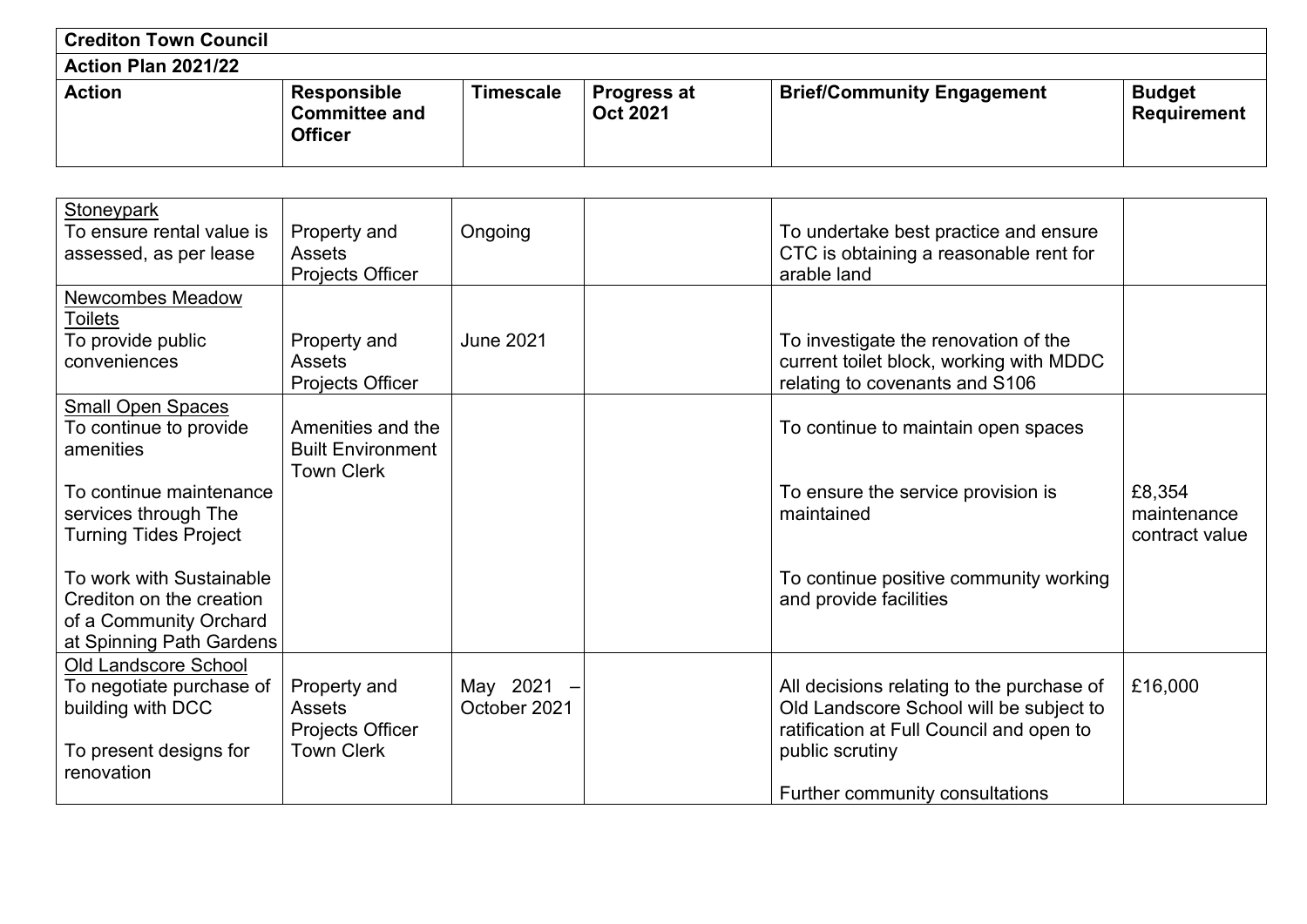| <b>Crediton Town Council</b> |                                                |                  |                                       |                                   |                                     |
|------------------------------|------------------------------------------------|------------------|---------------------------------------|-----------------------------------|-------------------------------------|
| Action Plan 2021/22          |                                                |                  |                                       |                                   |                                     |
| <b>Action</b>                | Responsible<br><b>Committee and</b><br>Officer | <b>Timescale</b> | <b>Progress at</b><br><b>Oct 2021</b> | <b>Brief/Community Engagement</b> | <b>Budget</b><br><b>Requirement</b> |

| To create a Business<br>Plan<br>To investigate and apply                                                                                                                                                        |                                                                                                      |                  |                                                                                                                                                                                         |                                                                           |
|-----------------------------------------------------------------------------------------------------------------------------------------------------------------------------------------------------------------|------------------------------------------------------------------------------------------------------|------------------|-----------------------------------------------------------------------------------------------------------------------------------------------------------------------------------------|---------------------------------------------------------------------------|
| for grants                                                                                                                                                                                                      |                                                                                                      |                  |                                                                                                                                                                                         |                                                                           |
| Footpaths<br>To work in partnership<br>with Devon County<br><b>Council and landowners</b><br>under the P3 scheme to<br>improve the condition of<br>public rights of way and<br>to ensure they remain<br>useable | P3 Sub-<br>Committee<br>Amenities and the<br><b>Built Environment</b><br>Administrative<br>Assistant | Ongoing          | Regular updates at committee meetings<br>and DCC officer attendance. Meetings<br>open to the public and any reports are<br>included within the minutes publicised on<br>the CTC website | £1,233                                                                    |
| <b>CCTV</b><br>To implement and<br>maintain a new CCTV<br>covering the High Street,<br>the Town Square and<br><b>Newcombes Meadow</b>                                                                           | Property and<br><b>Assets</b><br><b>Town Clerk</b><br>Projects Officer                               | <b>June 2021</b> | Project has proceeded, with a contractor<br>being approved and planning permission<br>for the cameras has been submitted.                                                               | £32,528<br>(including<br>grants and<br>donations<br>totalling<br>£12,559) |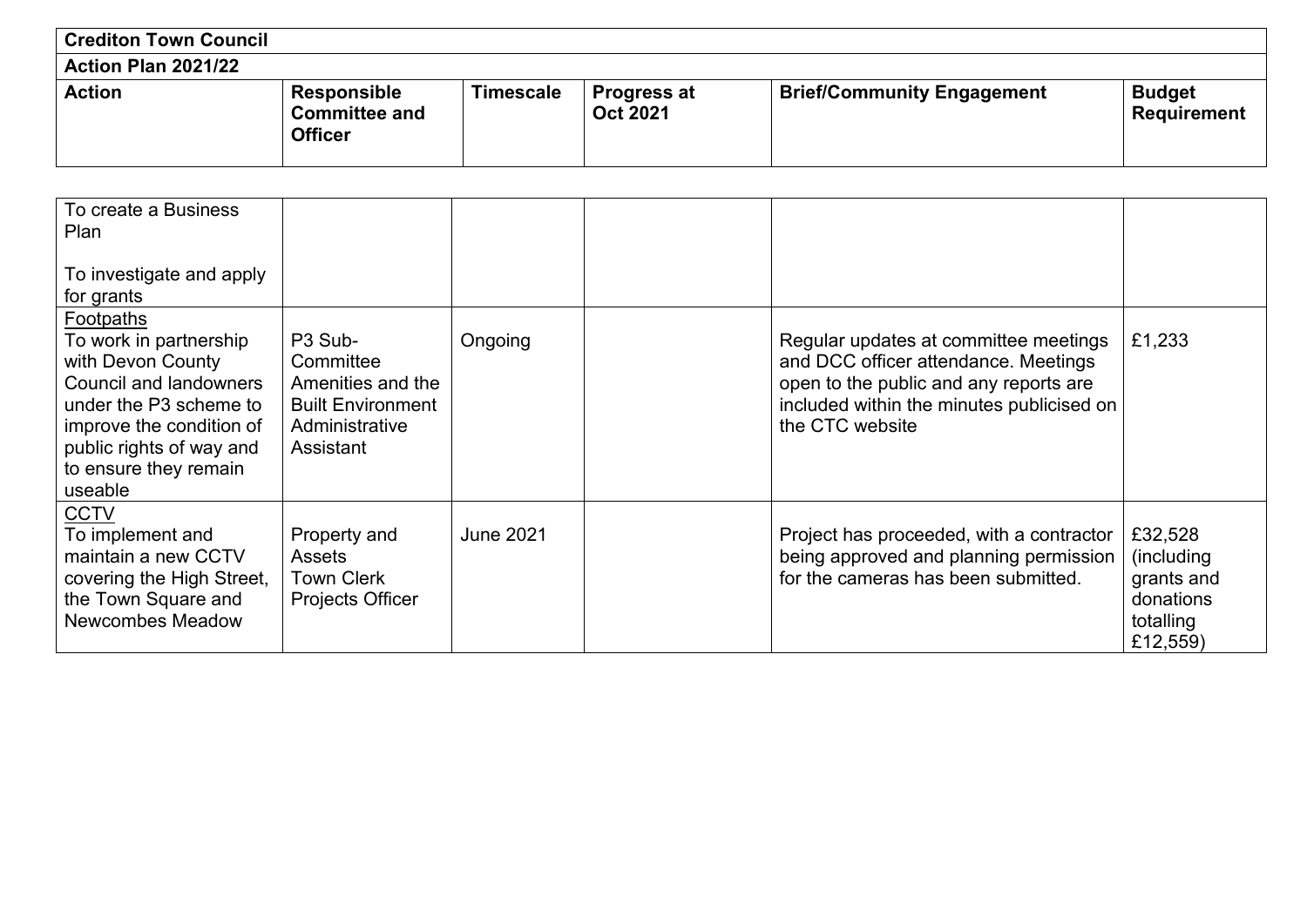| <b>Crediton Town Council</b> |                                                       |                  |                                       |                                   |                                     |
|------------------------------|-------------------------------------------------------|------------------|---------------------------------------|-----------------------------------|-------------------------------------|
| Action Plan 2021/22          |                                                       |                  |                                       |                                   |                                     |
| <b>Action</b>                | Responsible<br><b>Committee and</b><br><b>Officer</b> | <b>Timescale</b> | <b>Progress at</b><br><b>Oct 2021</b> | <b>Brief/Community Engagement</b> | <b>Budget</b><br><b>Requirement</b> |

| <b>Community</b>                                                                                                                                                                                                                                                                                      |                                                                       |                  |                                                                                                                                                      |         |
|-------------------------------------------------------------------------------------------------------------------------------------------------------------------------------------------------------------------------------------------------------------------------------------------------------|-----------------------------------------------------------------------|------------------|------------------------------------------------------------------------------------------------------------------------------------------------------|---------|
| <b>Youth Worker Provision</b><br>To continue supporting<br>provision of youth work in<br>Crediton                                                                                                                                                                                                     | Finance and<br><b>Council Affairs</b><br><b>Town Clerk</b>            | Ongoing          | To work with our partners to provide<br>youth work service                                                                                           | £18,500 |
| <b>Floral Crediton</b><br>To provide a Floral<br>Crediton event should<br>Covid-19 restrictions<br>allow                                                                                                                                                                                              | Amenities and the<br><b>Built Environment</b><br>Projects Officer     | <b>June 2021</b> | Physical event, dependant on easing of<br>Covid-19 restrictions                                                                                      | £7,900  |
| <b>Britain In Bloom</b><br>To enter the national<br>competition                                                                                                                                                                                                                                       | Amenities and the<br><b>Built Environment</b><br>Projects Officer     | Summer<br>2021   | To commit to entering the national<br>competition as a symbol of excellence in<br>community gardening, strong community<br>spirit and pride of place |         |
| <b>Christmas in Crediton</b><br>To provide a Christmas in<br>Crediton event should<br>Covid-19 restrictions<br>allow<br>To provide a Christmas<br>tree in the Town Square,<br>lighting at St Lawrence<br>Green, trees and stars on<br>buildings and cross<br>street lighting on High<br><b>Street</b> | Christmas in<br><b>Crediton Sub-</b><br>Committee<br>Projects Officer | November<br>2021 | Physical or online event, dependant on<br>easing of Covid-19 restrictions<br>To provide lighting as in previous years                                | £18,300 |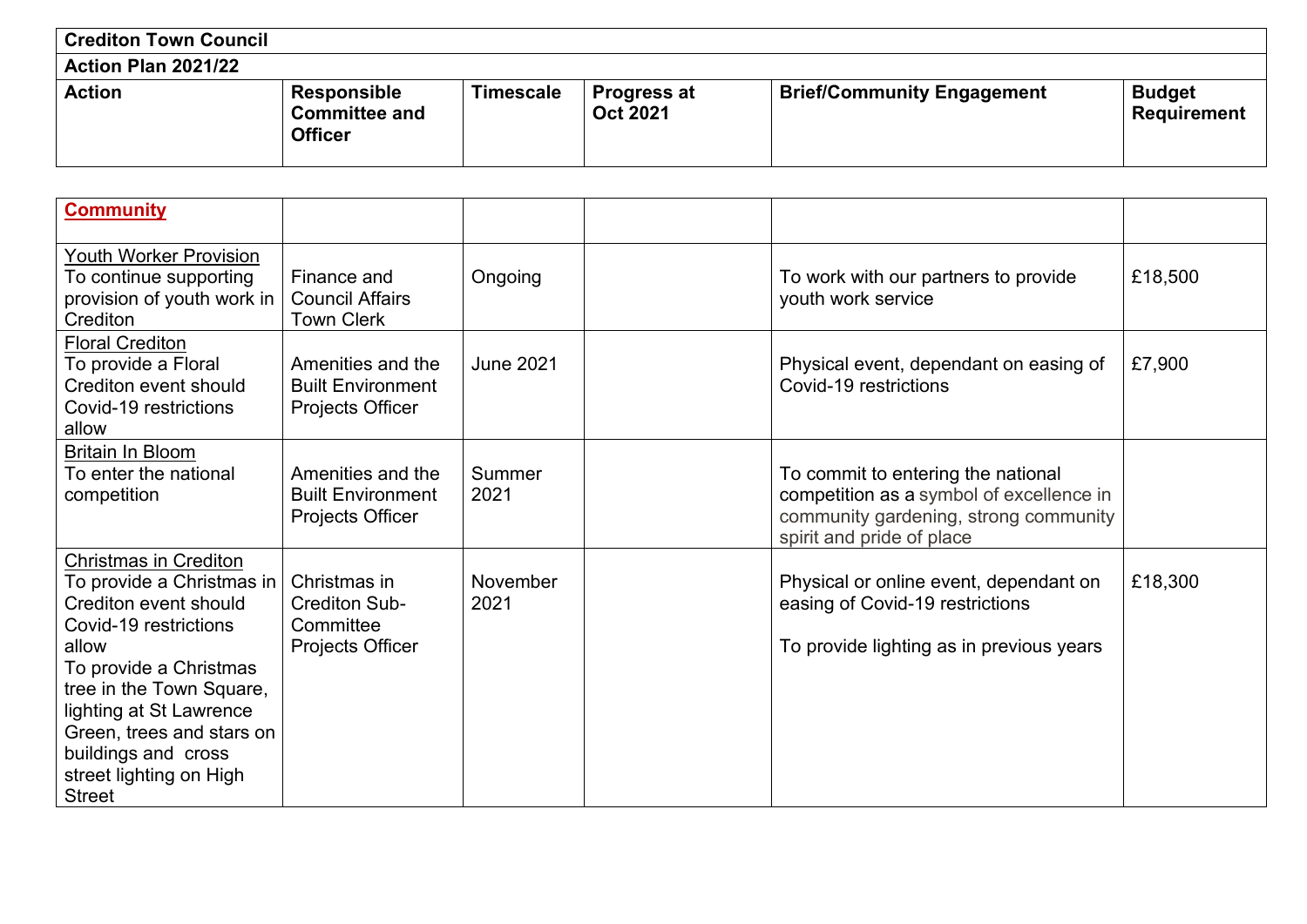| <b>Crediton Town Council</b> |                                                              |                  |                                       |                                   |                                     |
|------------------------------|--------------------------------------------------------------|------------------|---------------------------------------|-----------------------------------|-------------------------------------|
| Action Plan 2021/22          |                                                              |                  |                                       |                                   |                                     |
| <b>Action</b>                | <b>Responsible</b><br><b>Committee and</b><br><b>Officer</b> | <b>Timescale</b> | <b>Progress at</b><br><b>Oct 2021</b> | <b>Brief/Community Engagement</b> | <b>Budget</b><br><b>Requirement</b> |

| <b>Amenities Management</b><br>To undertake risk<br>assessments<br>To ensure appropriate<br>insurance is in place                                      | Amenities and the<br><b>Built Environment</b><br><b>Property and Assets</b><br><b>Town Clerk</b> | Ongoing | To create an annual inspection report                                                                                                                                                                     |         |
|--------------------------------------------------------------------------------------------------------------------------------------------------------|--------------------------------------------------------------------------------------------------|---------|-----------------------------------------------------------------------------------------------------------------------------------------------------------------------------------------------------------|---------|
| Grants<br>To provide grants to<br>community groups and<br>organisations                                                                                | <b>Grants Sub-</b><br>Committee/Full<br>Council<br>Administrative<br>Assistant                   | Ongoing | Continuation of support through the<br>established grant scheme<br>Promotion through press releases,<br>website and social media                                                                          | £27,500 |
| Neighbourhood Plan<br>To finalise the<br>Neighbourhood Plan, to<br>get to Regulation 15                                                                | <b>Planning Town</b><br>Strategy<br><b>Town Clerk</b><br>Administrative<br>Assistant             | Ongoing | To provide administrative support to<br>collate documentation                                                                                                                                             |         |
| <u>Arts</u><br>To continue as a<br>stakeholder for Share in<br>the Square<br>To provide administrative<br>support in the booking of<br>the Town Square | Planning and Town<br>Strategy<br><b>Town Clerk</b><br>Administrative<br>Assistant                | Ongoing | To support Crediton Arts Centre and<br>other organisations to provide a Share in<br>the Square programme<br>To ensure bookings are appropriately<br>risk assessed and insured on behalf of<br><b>MDDC</b> |         |
| <b>Climate Change</b>                                                                                                                                  | <b>Climate Change</b><br>and Sustainability                                                      | Ongoing | Work within new Terms of Reference for<br>committee starting in April 2021                                                                                                                                |         |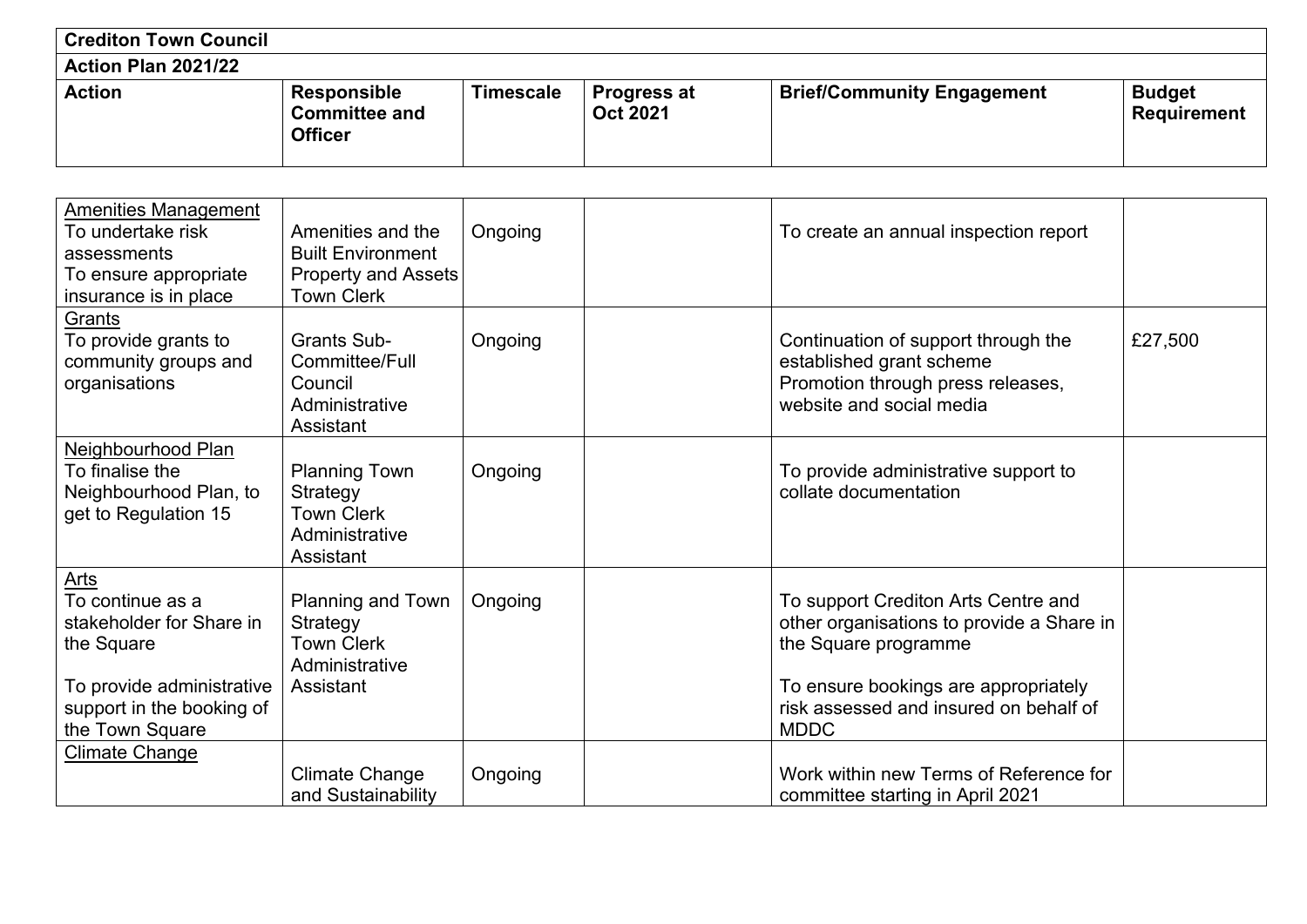| <b>Crediton Town Council</b> |                                                       |           |                                       |                                   |                                     |
|------------------------------|-------------------------------------------------------|-----------|---------------------------------------|-----------------------------------|-------------------------------------|
| Action Plan 2021/22          |                                                       |           |                                       |                                   |                                     |
| <b>Action</b>                | Responsible<br><b>Committee and</b><br><b>Officer</b> | Timescale | <b>Progress at</b><br><b>Oct 2021</b> | <b>Brief/Community Engagement</b> | <b>Budget</b><br><b>Requirement</b> |

| o continue to address      | ∖ Clerk<br>i own |  | Commitment to engaging with the |  |
|----------------------------|------------------|--|---------------------------------|--|
| climate change and         |                  |  | community                       |  |
| .<br>sustainability issues |                  |  |                                 |  |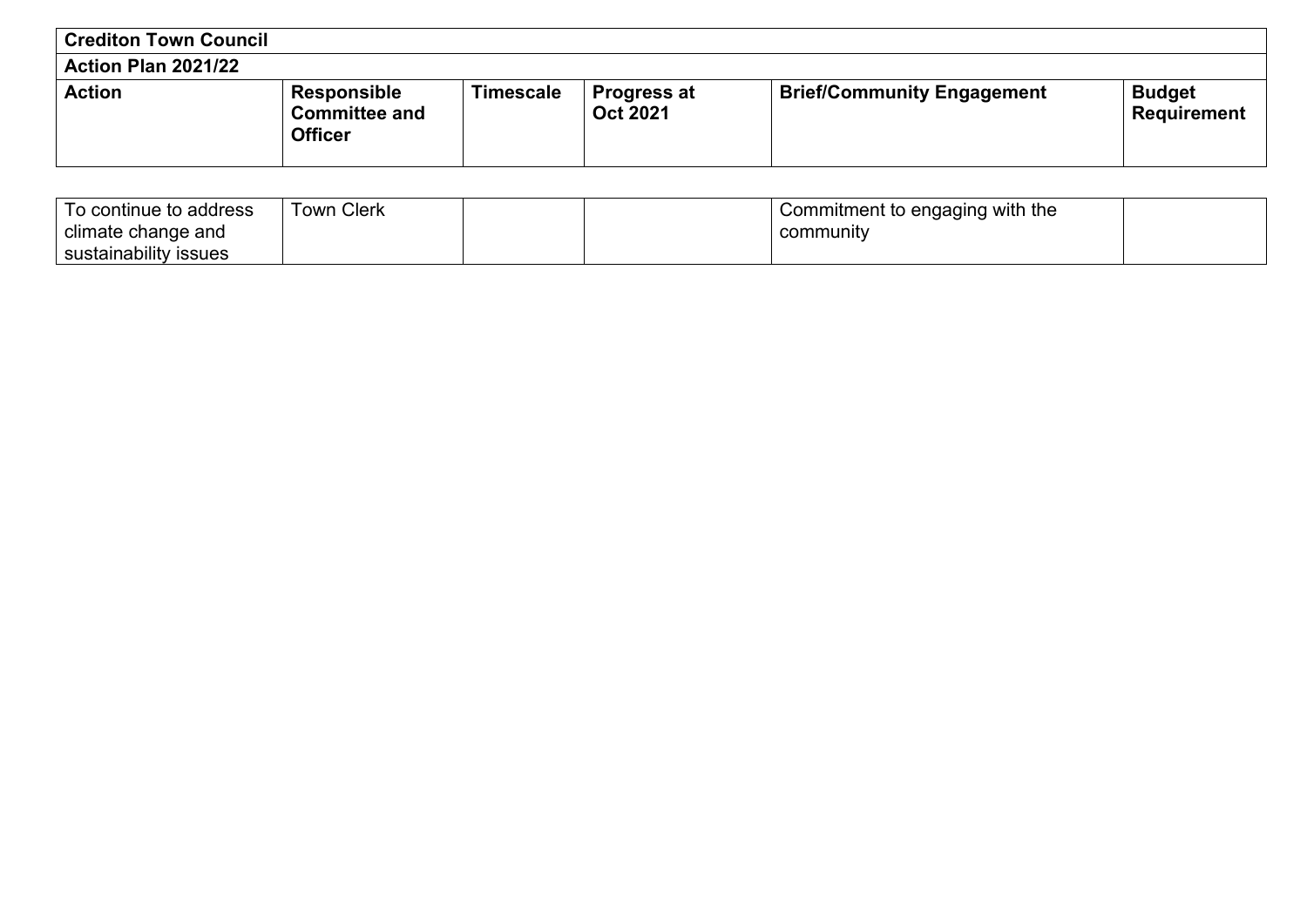| <b>Crediton Town Council</b> |                                                       |                  |                                       |                                   |                                     |
|------------------------------|-------------------------------------------------------|------------------|---------------------------------------|-----------------------------------|-------------------------------------|
| <b>Action Plan 2021/22</b>   |                                                       |                  |                                       |                                   |                                     |
| <b>Action</b>                | Responsible<br><b>Committee and</b><br><b>Officer</b> | <b>Timescale</b> | <b>Progress at</b><br><b>Oct 2021</b> | <b>Brief/Community Engagement</b> | <b>Budget</b><br><b>Requirement</b> |

| <b>Civic</b>                                                                                |                                                                                           |                  |                                                                                                                                                                                                                                                                                     |        |
|---------------------------------------------------------------------------------------------|-------------------------------------------------------------------------------------------|------------------|-------------------------------------------------------------------------------------------------------------------------------------------------------------------------------------------------------------------------------------------------------------------------------------|--------|
| <b>Identification of Mayoral</b><br><b>Charity</b>                                          | Finance and<br><b>Council Affairs</b><br>Mayor                                            | May 2021         | To raise funds for a Mayoral Charity at<br>appropriate Civic events                                                                                                                                                                                                                 |        |
| <b>Annual Town Meeting</b>                                                                  | Finance and<br><b>Council Affairs</b><br>Administrative<br>Assistant<br><b>Town Clerk</b> | Mar 2022         | Annual Town Meetings have been<br>postponed in 2020 and 2021 due to<br>Covid-19<br>A series of community consultation<br>events will take place dependent on<br>easing of lockdown restrictions<br>All community organisations invited to<br>attend the Annual Town Meeting in 2022 | £200   |
| <b>Mayoral Reception</b>                                                                    | Finance and<br><b>Council Affairs</b><br>Administrative<br>Assistant<br><b>Town Clerk</b> | March 2022       | Mayoral Receptions have been<br>postponed in 2020 and 2021 due to<br>Covid-19<br>All community organisations invited to<br>attend the Mayoral Reception in 2022                                                                                                                     | £1,200 |
| <b>Community Awards</b><br>To recognise individuals<br>for excellent service to<br>Crediton | Finance and<br><b>Council Affairs</b><br>Administrative<br>Assistant<br><b>Town Clerk</b> | Ongoing          | Awards given at Mayoral Reception                                                                                                                                                                                                                                                   |        |
| Remembrance Sunday<br>To organise the<br><b>Remembrance Sunday</b><br>event                 | Finance and<br><b>Council Affairs</b><br><b>Projects Officer</b>                          | November<br>2021 | Remembrance Sunday event open to all<br>Low key event took place in 2020, 2021<br>event dependant on easing of Covid-19<br>restrictions                                                                                                                                             | £1,200 |